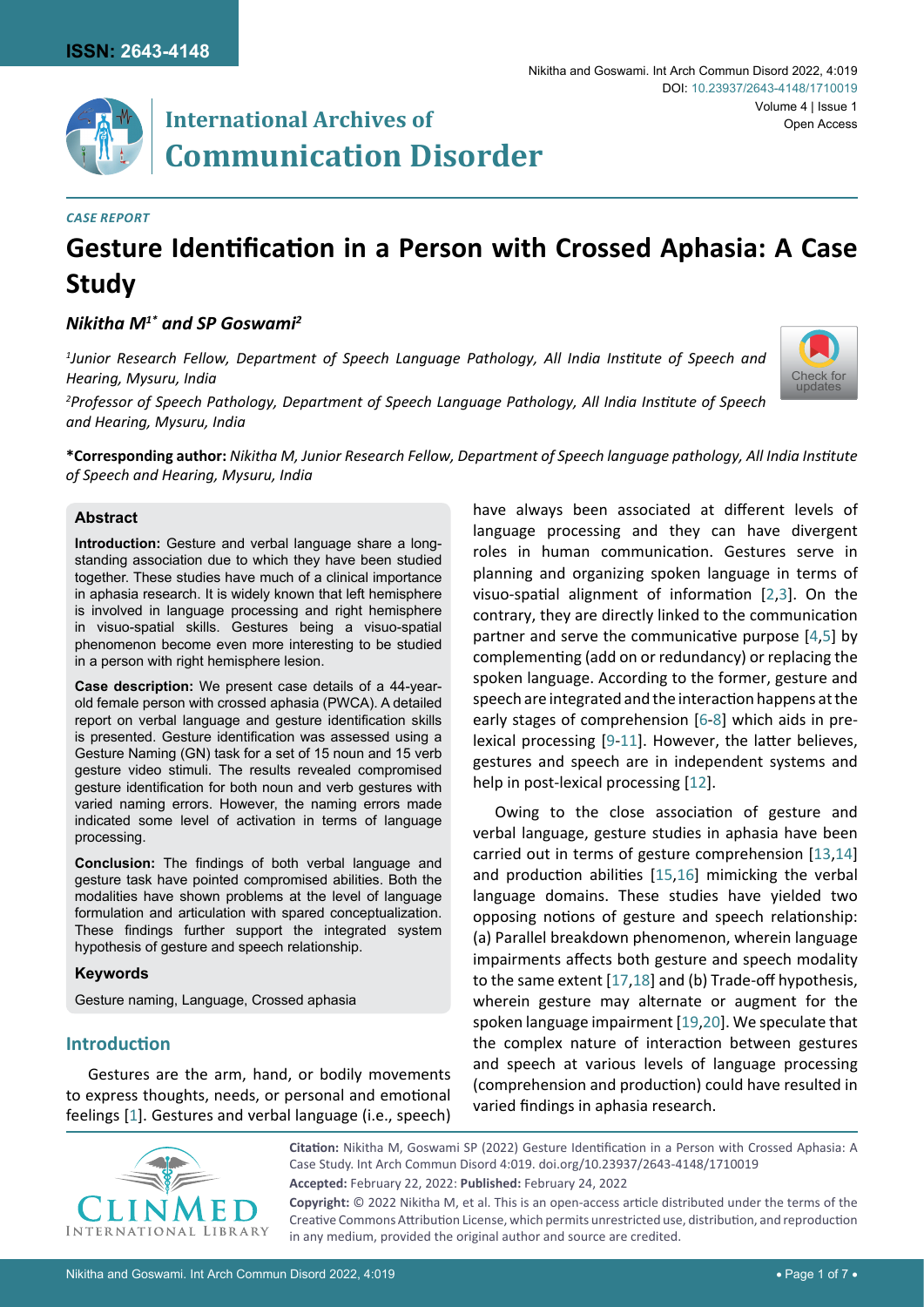

**Figure 1:** Examples of stimuli under the gesture naming task (a) Noun gesture stimulus depicting the animal 'monkey'; b) Verb gesture stimulus depicting the action of 'writing'.

In general, left hemisphere lesion causes language deficits and right hemisphere lesion result in constructional and visuo-spatial impairments [\[21](#page-5-6)]. Conversely, language deficits due to right hemisphere lesions are also observed. Bramwell [[22](#page-5-7)] introduced the term 'Crossed Aphasia' (CA), a condition caused from a brain lesion on the same side to their dominant hand. Initially, it was believed that long-standing conditions of such aphasias are commonly found in left-handed individuals; however, studies on righthanded individuals have shown the vice-versa [\[23](#page-5-8),[24](#page-5-9)] in the later years. This has resulted in the term "crossed aphasia in dextrals" (CAD) and is synonymously used with CA [[25](#page-5-10)]. The diagnosis of CA in right-handed persons with aphasia must satisfy the four diagnostic criteria framed by Brown and Wilson [\[26](#page-5-11)]: a) Aphasia on a formal language test, b) Confined lesion in the right hemisphere, c) No past history of brain damage, and d) No family history of left-handedness. CA has few possible explanations which include: a) An unknown lesion in the left hemisphere which started showing obvious symptoms by a newly formed right hemisphere lesion, b) Right hand controlled by the same side of the brain, c) Language functions represented bilaterally, d) Reduced lateralization of language function during the developmental years [[27](#page-5-12)]. Thereby, similar, and distinct language features could be expected in CA as compared to conventional aphasia symptoms.

Persons with crossed aphasia (PWCA) present with a wide range of language disturbances along with deficits in gestures and visuo-spatial abilities [[25](#page-5-10)]. Further, lesions in sub-cortical structures of either of the hemisphere also cause aphasic symptoms in PWCA [[28](#page-5-13),[29\]](#page-5-14). Dysprosody, visual neglect, apraxia, acalculia and disturbance of orientation and memory have been some of the reported symptoms of CA of sub-cortical origin [\[30](#page-5-15)]. Gestures being visuo-spatial in nature and considered as 'visible action' of verbal language [[31](#page-5-16)]; it becomes interesting to know gesture skills in PWCA with right hemisphere sub-cortical lesion. We present one such case study on a PWCA whose gesture skills were

assessed in terms of gesture identification. This could throw light on gesture and verbal language relationship and its role in language processing in persons with atypical brain damage.

We have used Gesture Naming (GN) task to understand the gesture identification in our patient with CA. The task, expected verbal naming of the gesture video (noun or verb) presented. A set of 15 noun and 15 verb gesture videos were randomly selected from a gesture corpus study [[32\]](#page-5-17). The stimuli were presented one at a time on a laptop screen as depicted in Figure 1 for a maximum of two times. The patient was instructed as follows "*You will be shown a gesture video (noun or verb), watch the video completely and name it".* The responses were audio- video recorded to analyze for accuracy and verbal naming errors. A scoring of 1 or 0 was given for correct and incorrect responses respectively, for a total score of 30. Correct responses included naming of noun/verb gesture with self repairs, dialect forms and phonological errors in which the target was clearly recognizable. Incorrect responses consisted of any semantic paraphasias, circumlocutions, and irrelevant errors along with no responses. The patient details along with verbal language abilities and gesture naming abilities is presented below.

## **Case Description**

#### **Participant details**

Ms. VL, 44-year-old female reported weakness of the left side of the body along with difficulty in expressing and difficulty in writing. These symptoms had manifested post-stroke 2 years ago. Though early rehabilitation services were availed at 3 months poststroke for a span of 1 year, the above-mentioned symptoms have persisted; but to a lesser extent. The patient is a Bachelor's in Science (B Sc.) and Bachelor's in Education (B Ed.) graduate who worked as a high school teacher. The patient is a native Kannada speaker and a right-handed individual pre-morbid and has continued to be the same post-morbid.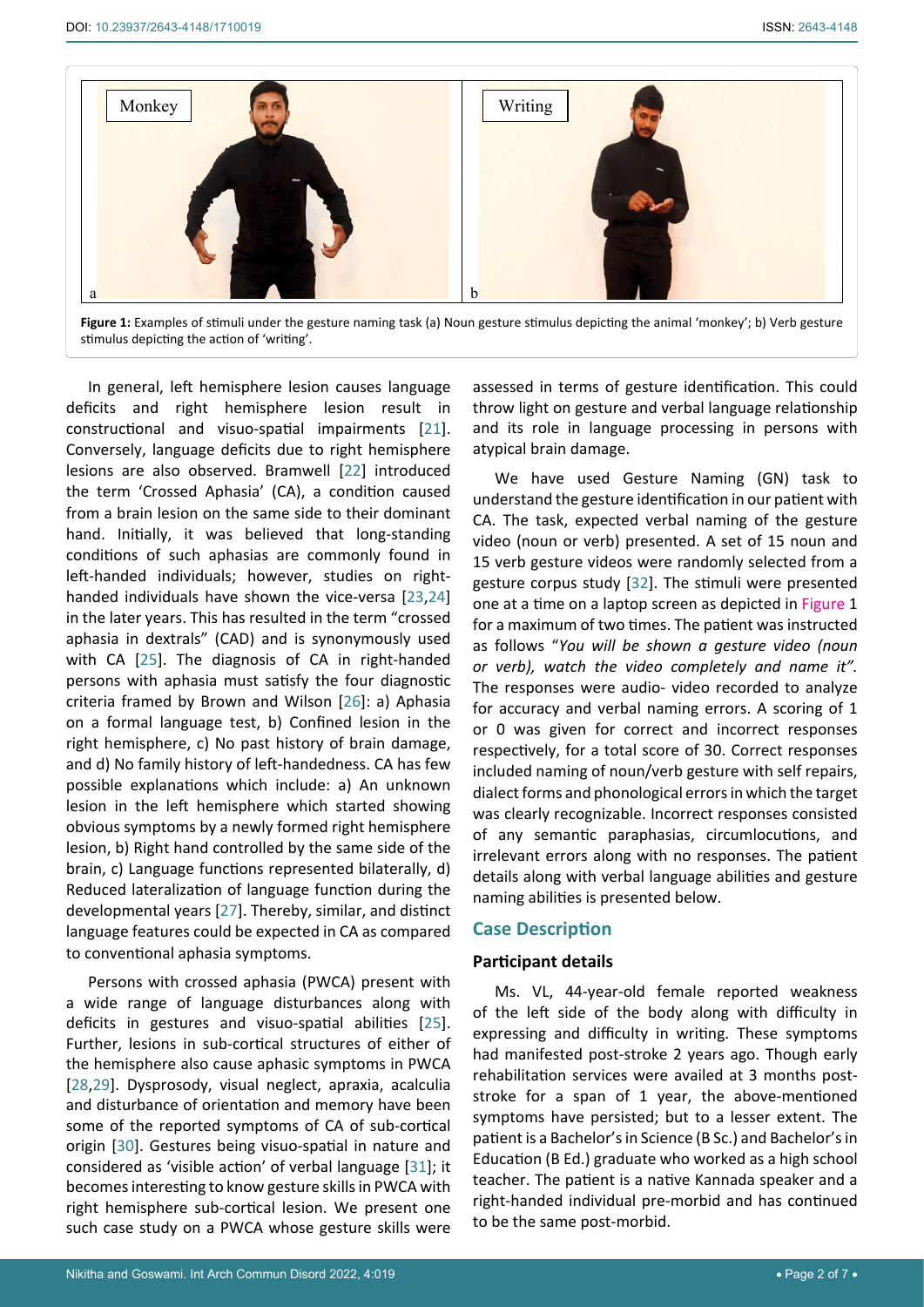#### **Medical history**

A 44-year-old female has been on medications (Tab. Oxetal and Tab. Clobazam) for seizure disorder since six years with no known family history. Her seizures have been well controlled with no episodes since 4 years. In 2017, she was admitted to a neurology care with repeated complaints of headache and was diagnosed as having right ophthalmic segment internal carotid artery (ICA) aneurysm. She underwent flow diverter placement procedure for the diagnosed cerebral aneurysm immediately. However, two days post surgery she developed sudden weakness of left upper and lower limbs with drowsiness. Computerized tomography (CT) scan of brain showed intra-parenchymal hemorrhage with hematoma in the right external capsule region. Magnetic resonance imaging (MRI) of brain showed hematoma in right external capsule, putamen, carona radiata and part of semi-ovale. A few sessions of physiotherapy were given for the weakness shown,

following which the patient was discharged. Three months post discharge, the patient started with continuous speech language therapy (SLT) along with physiotherapy (PT) for one year. Further, she continued home training and intermittent rehabilitation services (SLT and PT) for another year. In 2019, CT angiography of brain was done, as a follow up. This revealed chronic infarct with gliosis in right carona radiata and right basal ganglia along with ex-vacuo dilation of right lateral ventricle, stenting of cavernous and supraclinoid portions of right ICA was also noted (post-op status).

#### **Language profile**

Informal evaluation revealed that Ms. VL communicates verbally using adequate sentence. However, word finding difficulty and phonemic paraphasias are present. She comprehends most of the instructions and daily routine activities but has difficulty in complex cognitive-linguistic activities like

| <b>TWIC</b> I. Description of WWD score of MS. VE. |           |                      |              |  |  |  |
|----------------------------------------------------|-----------|----------------------|--------------|--|--|--|
| <b>WAB domains</b>                                 | Max score | <b>Patient score</b> | <b>Total</b> |  |  |  |
| <b>Spontaneous speech</b>                          |           |                      |              |  |  |  |
| Information content                                | 10        | 9                    | 18           |  |  |  |
| Fluency                                            | 10        | $\boldsymbol{9}$     |              |  |  |  |
| <b>Auditory Verbal Comprehension</b>               |           |                      |              |  |  |  |
| Yes/no question                                    | 60        | 60                   |              |  |  |  |
| Auditory word recognition                          | 60        | 59                   | 199          |  |  |  |
| Sequential commands                                | 80        | 80                   |              |  |  |  |
| <b>Repetition</b>                                  |           |                      |              |  |  |  |
|                                                    | 100       | 85                   | 85           |  |  |  |
| Naming                                             |           |                      |              |  |  |  |
| Objective naming                                   | 60        | 60                   |              |  |  |  |
| Word fluency                                       | 20        | 8                    | 84           |  |  |  |
| Sentence completion                                | 10        | 6                    |              |  |  |  |
| Responsive speech                                  | 10        | $10$                 |              |  |  |  |
| <b>Reading and Writing</b>                         |           |                      |              |  |  |  |
| Reading                                            | 100       | 100                  |              |  |  |  |
| Writing                                            | 100       | 84                   | 184          |  |  |  |
|                                                    |           |                      |              |  |  |  |
| <b>Praxis</b>                                      |           |                      |              |  |  |  |
|                                                    | 60        | 60                   | 60           |  |  |  |
| <b>Construction</b>                                |           |                      |              |  |  |  |
| Drawing                                            | $30\,$    | $30\,$               |              |  |  |  |
| Block design                                       | 9         | $\overline{7}$       | 88           |  |  |  |
| Calculation                                        | 24        | 24                   |              |  |  |  |
| Raven's score                                      | 37        | 27                   |              |  |  |  |
|                                                    |           |                      |              |  |  |  |

**Table 1:** Description of WAB score of Ms. VI

WAB: Western Aphasia Battery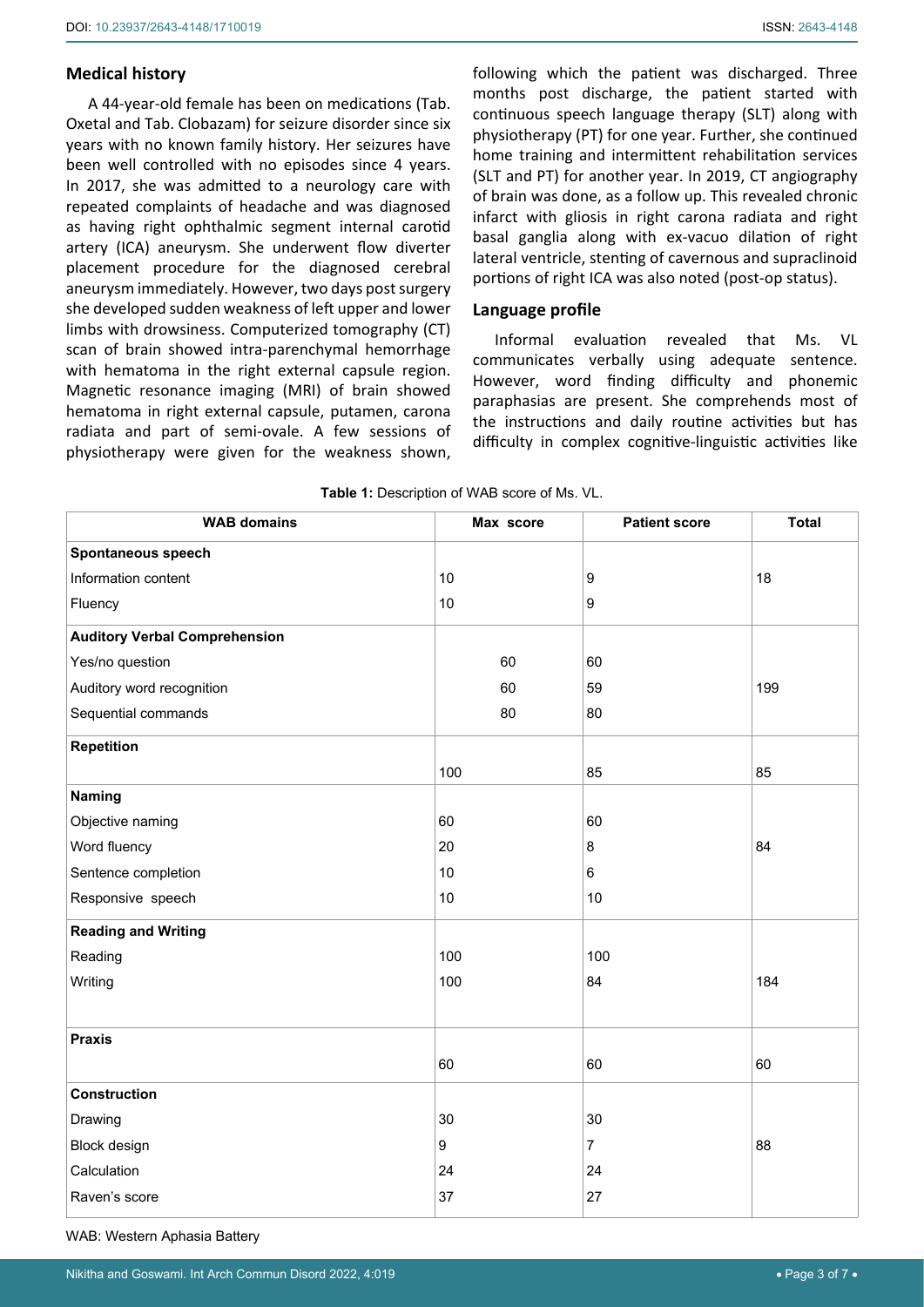auditory memory, visual sequencing, set maintenance, abstract reasoning and problem solving. Oral peripheral mechanism examination (OPME) showed adequate structures with functions being very slightly affected. A slight asymmetry and reduced range of movements of lips and tongue was noticed on keen observation. Formal language evaluation using Western Aphasia Battery- Kannada (WAB-K) [[33\]](#page-5-20) revealed that Ms. VL had mild aphasia of anomic type with an aphasia quotient (AQ) of 89.7, cortical quotient (CQ) of 92 and Language quotient (LQ) of 81.6. All the four major WAB domains were performed well with few difficulties (Spontaneous speech =  $18/20$ , Auditory verbal comprehension = 199/200, Repetition = 85/100, Naming = 84/100, Reading and writing =  $184/200$ , Praxis =  $60/60$ , Construction = 88/100; see Table 1). In the spontaneous speech domain of WAB, she was able to respond in complete sentences for all the questions asked and described the picture by naming the items of it. However, hesitations, paraphasias, word finding difficulty with some articulatory errors were seen. Auditory verbal comprehension domain of WAB seemed to have almost no difficulty as the patient followed the entire yes/no questions, recognized the words and performed well on the sequential commands. Repetition of longer sentences was affected with phonemic paraphasias and poor sentence order; could be due to attentional and working memory deficits. In the naming domain, object naming, sentence completion and responsive speech were spared compared to her word fluency. Ms. VL did not show any reading difficulties however, her written output was slightly affected with poor sentence construction and organization along with spelling errors. She did not show any praxis errors or difficulties in construction (drawing) or calculation (addition, subtraction, multiplication and division) skills. But, her visuo-spatial skills as seen on block design task was slightly affected (block design task score = 7/9) along with poor scores on Raven's coloured progressive matrices (RCPM score = 27/37); indication of affected cognition and abstract reasoning. Additionally, Ms. VL was administered a visual screening test taken from "Battery for Cognitive Communication- Kannada" (BCC-K) [[34\]](#page-5-21); she performed well and did not show any visual deficits. Further, Mini Mini-Mental State Examination (MMSE) [[35](#page-5-22)] was administered to rule out any cognitive or degenerative conditions, which again did not show any deficits (MMSE score = 28/30).

## **Performance on GN task**

Ms. VL procured a score of 19/30 (9/15 for noun and 10/15 for verb gestures), revealing a difficulty in naming the target noun or verb gesture video. She showed a variety of errors while naming the target gestures such as: a) Explanatory error (ER) or circumlocutions: A naming error wherein the description of the gesture is given as response, b) Semantic related error (SR): A naming error wherein a semantically related word, super-ordinate or sub-ordinate word is given as response c) Unrelated error (UR): A naming error which is not related to the target in any means and d) No response (NR): Failure to provide any response to the target gesture even with additional trials (see Appendix A for description of errors).

## **Discussion**

Firstly, Ms. VL satisfied all the four criteria given by Brown and Wilson [[26\]](#page-5-11) for the diagnostic label of CA. However, involvement of left hemisphere cannot be ruled out due to the previously existing seizure disorder; though, the presence of the lesion in the right hemisphere was the major cause for her aphasia symptoms. Probably, the unknown involvement of the left hemisphere could have been the reason for the CA [\[27](#page-5-12)] in our case; as a speculation. Thorough search of previously available language reports and case history taking with the informant (Ms. VLs' spouse) revealed that the initially symptoms have almost matched aphasia of wernicke's type (fluent type) except for the spared comprehension. Her initial symptoms have revealed fluent jargon with paraphasias and intact comprehension on simple tasks compared to complex ones. Though the lesion has majorly involved the sub-cortical structures of the right hemisphere; typical symptoms of sub-cortical CA such as dysprosody, visual neglect, apraxia, acalculia and disturbance of orientation and memory [\[30](#page-5-15)] was not observed. However, the language symptoms coincide with the PWCA reported by Habib, Joantte, Ali-Cherif and Poncet [\[36\]](#page-5-18), whose language features could neither be attributed to wernicke's or conduction type of fluent aphasias and who also had lesion in the parts of right basal ganglia (putamen and caudate nucleus).

The clinical symptoms of Ms. VL have matched the fluent variant of aphasia and more specifically anomic type on WAB. This is unlike the past reports on CA which has shown that the most common symptoms of CA to have matched the non-fluent type over the fluent type of aphasias [[29](#page-5-14),[37](#page-5-19)]. However, these reports of Ms. VL are based on the language profile drawn 2 years post onset. And also, the very initial symptoms of Ms. VL during the hospital stay or during her initial phase of acute stage could have been non-fluent type, which cannot be ruled out. But these symptoms in Ms. VL have improved over time. She currently presents with only word finding difficulty (which is accompanied by hesitations, paraphasias, and circumlocutions), organizational difficulty in discourse and writing, poor sentence construction (for speaking and writing) and difficulty maintaining sentence order on repetition along with left upper limb hemiparesis. These language behaviors were grouped under the anomic type of aphasia as on WAB.

The performance on the GN task has shown difficulty in correctly identifying and naming the target gesture. This was evident from the accuracy score and from the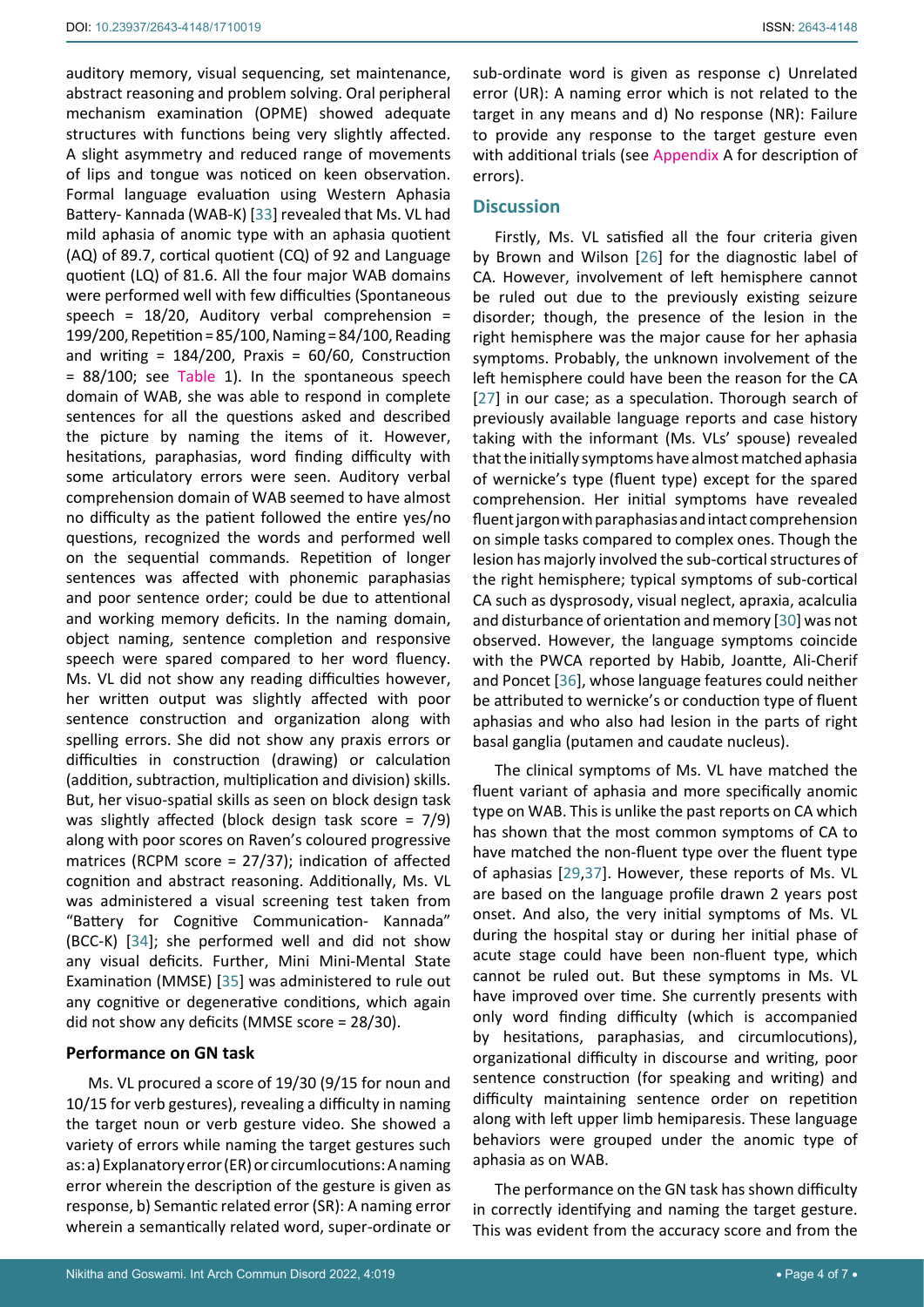varied naming errors made. Ms. VL has named 63.33% of the gesture stimuli correctly with the following the naming errors: ER (4), SR (4), UR (1) and NR (2). The majority of the errors comprised of ER and SR which indicates a presence of some language activation as these errors were somehow related to the target. ERs' were majorly seen for the verb gestures while the SRs' were seen for noun gestures. In general, the verb gestures describe series of action of the target verb while the noun gestures depict the physical and functional attribute of the target noun. One can speculate that nature of these gestures itself could have resulted in these specific errors. We infer that there was no difficulty in perceiving the gesture similar to comprehending verbal stimuli; however, execution or naming the same was difficult. Taking insights from the Levelt's model [[38\]](#page-5-28); there exist three stages in language production: (1) Conceptualization, (2) Formulation, and (3) Articulation. The combined results of both verbal language and gesture naming abilities of Ms. VL has revealed a slightly compromised formulation and articulation phase with spared conceptualization phase. If we could compare the performance on GN task with the four verbal language domains of WAB; one can draw parallel lines with gesture and verbal language. An integration of gesture and speech systems at the same level and at the early pre-lexical processing is speculated. Thereby, one can deduce a parallel breakdown of gesture and verbal language skills in our patient which supports the integrated system hypothesis of gesture and speech relationship.

#### **Limitations**

As in any other research, this case report is also not free from shortcomings. To the best knowledge of the investigator, we admit two of the major limitations: (1) Post onset duration: this is one of the essential variables to be considered while making a language evaluation. The most ideal time window to make anatomo-behavioral correlations post morbid ranges between three weeks to three months [[25](#page-5-10)]. The post onset duration in this patient has been almost 2 years; this would limit the symptom and lesion correlations of the study due to functional compensation. (2) Previous brain damage: an early developmental brain damage or seizures could influence the functional organization of the brain and has to be kept as an exclusion criterion in the diagnosis of CA [[25](#page-5-10)]. However, our patient though had a past history of seizure disorder for 5 years was still considered for the diagnosis of CA; as the onset of seizures had been in the adulthood and the language symptoms had clear onset post morbid (since 2 years). Further, the seizure disorder in Ms. VL was well controlled.

#### **Clinical implications**

This case report adds on to the evidence of integrated system hypothesis of gesture and speech.

There are varied reports of case documents in aphasia research, which have reported good gesture abilities [\[39](#page-5-23),[40](#page-5-24)]; while, poor gesture abilities have also been noted in them [[41](#page-5-25),[42\]](#page-5-26). However, language treatment when combined with gestures promotes noun and verb naming [\[43](#page-5-27)]. Therefore, we recommend use of multimodal approach in assessment and therapeutics; and not to restrict to only verbal mode, even in cases of CA. Use of various modalities could mutually benefit and aid the other in communication processes.

#### **Acknowledgements**

We would like to thank the Director, All India Institute of Speech and Hearing, Mysore (affiliated to University of Mysore) for permitting us to carry out the research. A special thanks to our patient and her family for their cooperation.

#### **References**

- <span id="page-4-11"></span>1. [Knapp ML, Hall JA \(1997\) Nonverbal communication in](https://www.worldcat.org/title/nonverbal-communication-in-human-interaction/oclc/37662782)  [human interaction. Fort Worth, TX: Harcourt Brace College](https://www.worldcat.org/title/nonverbal-communication-in-human-interaction/oclc/37662782)  [Publishers.](https://www.worldcat.org/title/nonverbal-communication-in-human-interaction/oclc/37662782)
- <span id="page-4-0"></span>2. [Hostetter AB, Alibali MW, Kita S \(2007\) I see it in my](https://psycnet.apa.org/record/2007-06277-001)  [hands' eye: Representational gestures reflect conceptual](https://psycnet.apa.org/record/2007-06277-001)  [demands. Language and Cognitive Processes 22: 313-336.](https://psycnet.apa.org/record/2007-06277-001)
- <span id="page-4-1"></span>3. [Kita S \(2000\) How representational gestures help speaking.](https://www.semanticscholar.org/paper/How-representational-gestures-help-speaking-Kita/eaed8637217196b4d1ca06a466017a6f1cebecae)  [Language and gesture 1: 162-185.](https://www.semanticscholar.org/paper/How-representational-gestures-help-speaking-Kita/eaed8637217196b4d1ca06a466017a6f1cebecae)
- <span id="page-4-2"></span>4. [Goldin-Meadow S \(2003\) Hearing gesture: How our hands](https://www.hup.harvard.edu/catalog.php?isbn=9780674018372)  [help us think. Harvard University Press.](https://www.hup.harvard.edu/catalog.php?isbn=9780674018372)
- <span id="page-4-3"></span>5. [McNeill D \(1985\) So you think gestures are nonverbal?.](https://psycnet.apa.org/record/1985-30454-001)  [Psychological review 92: 350.](https://psycnet.apa.org/record/1985-30454-001)
- <span id="page-4-4"></span>6. [Cassell J, McNeill D, McCullough KE \(1999\) Speech-gesture](https://www.researchgate.net/publication/215439325_Speech-Gesture_Mismatches_Evidence_for_One_Underlying_Representation_of_Linguistic_and_Nonlinguistic_Information)  [mismatches: Evidence for one underlying representation](https://www.researchgate.net/publication/215439325_Speech-Gesture_Mismatches_Evidence_for_One_Underlying_Representation_of_Linguistic_and_Nonlinguistic_Information)  [of linguistic and nonlinguistic information. Pragmatics &](https://www.researchgate.net/publication/215439325_Speech-Gesture_Mismatches_Evidence_for_One_Underlying_Representation_of_Linguistic_and_Nonlinguistic_Information)  [Cognition 7: 1-34.](https://www.researchgate.net/publication/215439325_Speech-Gesture_Mismatches_Evidence_for_One_Underlying_Representation_of_Linguistic_and_Nonlinguistic_Information)
- 7. [Kelly SD, Barr DJ, Church RB, Lynch K \(1999\) Offering a](https://psycnet.apa.org/record/1999-05604-007)  [hand to pragmatic understanding: The role of speech and](https://psycnet.apa.org/record/1999-05604-007)  [gesture in comprehension and memory. Journal of memory](https://psycnet.apa.org/record/1999-05604-007)  [and Language 40: 577-592.](https://psycnet.apa.org/record/1999-05604-007)
- <span id="page-4-5"></span>8. [McNeill D \(1992\) Hand and mind: What gestures reveal](https://press.uchicago.edu/ucp/books/book/chicago/H/bo3641188.html)  [about thought. University of Chicago Press.](https://press.uchicago.edu/ucp/books/book/chicago/H/bo3641188.html)
- <span id="page-4-6"></span>9. [De Ruiter JP \(2000\) The production of gesture and speech.](https://sites.tufts.edu/hilab/2019/11/08/de-ruiter-j-p-2000-the-production-of-gesture-and-speech-in-mcneill-d-ed-language-and-gesture-pp-248-311-cambridge-cambridge-university-press/)  [Language and Gesture 3: 284-311.](https://sites.tufts.edu/hilab/2019/11/08/de-ruiter-j-p-2000-the-production-of-gesture-and-speech-in-mcneill-d-ed-language-and-gesture-pp-248-311-cambridge-cambridge-university-press/)
- 10. [Kita S, Özyürek A \(2003\) What does cross-linguistic](https://www.researchgate.net/publication/222562774_What_does_cross-linguistic_variation_in_semantic_co-ordination_of_speech_and_gesture_reveal_Evidence_of_an_interface_representation_of_spatial_thinking_and_speaking)  [variation in semantic coordination of speech and gesture](https://www.researchgate.net/publication/222562774_What_does_cross-linguistic_variation_in_semantic_co-ordination_of_speech_and_gesture_reveal_Evidence_of_an_interface_representation_of_spatial_thinking_and_speaking)  [reveal?: Evidence for an interface representation of spatial](https://www.researchgate.net/publication/222562774_What_does_cross-linguistic_variation_in_semantic_co-ordination_of_speech_and_gesture_reveal_Evidence_of_an_interface_representation_of_spatial_thinking_and_speaking)  [thinking and speaking. Journal of Memory and Language](https://www.researchgate.net/publication/222562774_What_does_cross-linguistic_variation_in_semantic_co-ordination_of_speech_and_gesture_reveal_Evidence_of_an_interface_representation_of_spatial_thinking_and_speaking)  [48: 16-32.](https://www.researchgate.net/publication/222562774_What_does_cross-linguistic_variation_in_semantic_co-ordination_of_speech_and_gesture_reveal_Evidence_of_an_interface_representation_of_spatial_thinking_and_speaking)
- <span id="page-4-7"></span>11. [McNeill D \(2000\) Language and gesture. Cambridge:](https://www.researchgate.net/publication/270819631_Language_and_Gesture)  [Cambridge University Press.](https://www.researchgate.net/publication/270819631_Language_and_Gesture)
- <span id="page-4-8"></span>12. [Rauscher FH, Krauss RM, Chen Y \(1996\) Gesture, speech,](https://citeseerx.ist.psu.edu/viewdoc/download?doi=10.1.1.211.7479&rep=rep1&type=pdf)  [and lexical access: The role of lexical movements in speech](https://citeseerx.ist.psu.edu/viewdoc/download?doi=10.1.1.211.7479&rep=rep1&type=pdf)  [production. Psychological Science 7: 226-231.](https://citeseerx.ist.psu.edu/viewdoc/download?doi=10.1.1.211.7479&rep=rep1&type=pdf)
- <span id="page-4-9"></span>13. [Schmid G, Ziegler W \(2006\) Audio-visual matching of](https://pubmed.ncbi.nlm.nih.gov/16129459/)  [speech and non-speech oral gestures in patients with](https://pubmed.ncbi.nlm.nih.gov/16129459/)  [aphasia and apraxia of speech. Neuropsychologia 44: 546-](https://pubmed.ncbi.nlm.nih.gov/16129459/) [555.](https://pubmed.ncbi.nlm.nih.gov/16129459/)
- <span id="page-4-10"></span>14. [Cocks N, Byrne S, Pritchard M, Morgan G, Dipper L \(2018\)](https://pubmed.ncbi.nlm.nih.gov/29411476/)  [Integration of speech and gesture in aphasia. International](https://pubmed.ncbi.nlm.nih.gov/29411476/)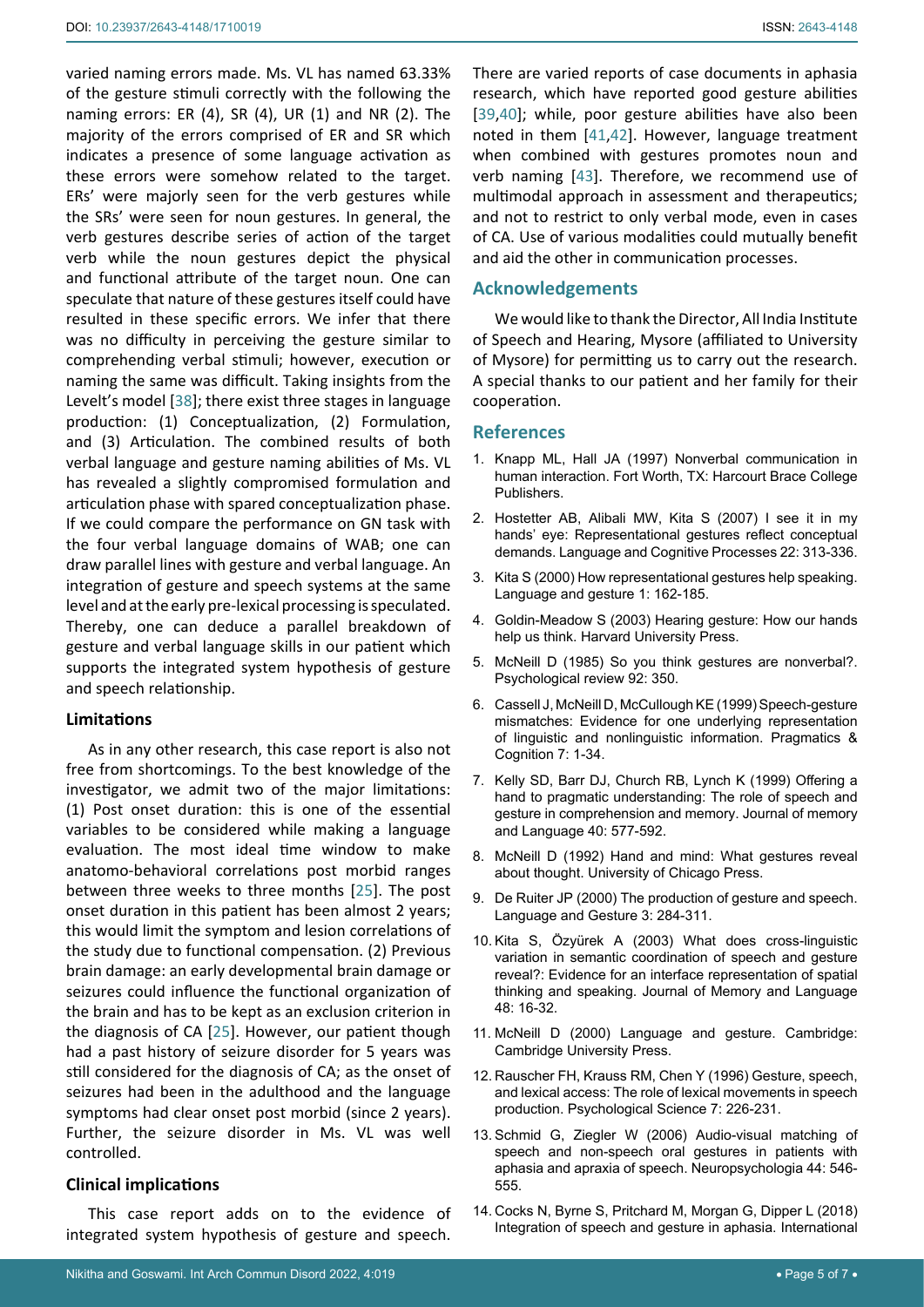[Journal of Language & Communication Disorders 53: 584-](https://pubmed.ncbi.nlm.nih.gov/29411476/) [591.](https://pubmed.ncbi.nlm.nih.gov/29411476/)

- <span id="page-5-0"></span>15. [Pritchard M, Dipper L, Morgan G, Cocks N \(2015\) Language](https://www.ncbi.nlm.nih.gov/pmc/articles/PMC4409036/)  [and iconic gesture use in procedural discourse by speakers](https://www.ncbi.nlm.nih.gov/pmc/articles/PMC4409036/)  [with aphasia. Aphasiology 29: 826-844.](https://www.ncbi.nlm.nih.gov/pmc/articles/PMC4409036/)
- <span id="page-5-1"></span>16. [Sekine K, Rose ML, Foster AM, Attard MC, Lanyon LE](https://www.tandfonline.com/doi/abs/10.1080/02687038.2013.803017)  [\(2013\) Gesture production patterns in aphasic discourse: In](https://www.tandfonline.com/doi/abs/10.1080/02687038.2013.803017)[depth description and preliminary predictions. Aphasiology](https://www.tandfonline.com/doi/abs/10.1080/02687038.2013.803017)  [27: 1031-1049.](https://www.tandfonline.com/doi/abs/10.1080/02687038.2013.803017)
- <span id="page-5-2"></span>17. [Cicone M, Wapner W, Foldi N, Zurif E, Gardner H \(1979\)](https://pubmed.ncbi.nlm.nih.gov/509202/)  [The relation between gesture and language in aphasic](https://pubmed.ncbi.nlm.nih.gov/509202/)  [communication. Brain and Language 8: 324-349.](https://pubmed.ncbi.nlm.nih.gov/509202/)
- <span id="page-5-3"></span>18. [Glosser G, Wiener M, Kaplan E \(1986\) Communicative](https://pubmed.ncbi.nlm.nih.gov/2420412/)  [gestures in aphasia. Brain and Language 27: 345-359.](https://pubmed.ncbi.nlm.nih.gov/2420412/)
- <span id="page-5-4"></span>19. De Ruiter JP (2006) Can gesticulation help aphasic people speak, or rather, communicate?. Advances in Speech Language Pathology 8: 124-127.
- <span id="page-5-5"></span>20. [Herrmann M, Reichle T, Lucius-Hoene G, Wallesch CW,](https://europepmc.org/article/med/3342320)  [Johannsen-Horbach H \(1988\) Nonverbal communication as](https://europepmc.org/article/med/3342320)  [a compensative strategy for severely nonfluent aphasics?](https://europepmc.org/article/med/3342320)  [- A quantitative approach. Brain and Language 33: 41-54.](https://europepmc.org/article/med/3342320)
- <span id="page-5-6"></span>21. [Knecht S, Deppe M, Dräger B, Bobe L, Lohmann H, et al.](https://pubmed.ncbi.nlm.nih.gov/10611122/)  [\(2000\) Language lateralization in healthy right-handers.](https://pubmed.ncbi.nlm.nih.gov/10611122/)  [Brain 123: 74-81.](https://pubmed.ncbi.nlm.nih.gov/10611122/)
- <span id="page-5-7"></span>22. Bramwell B (1899) On" crossed" aphasia and the factors which go to determine whether the" leading" or" driving" speech-centres shall be located in the left or in the right hemisphere of the brain: With notes of a case of" crossed" aphasia (aphasia with right-sided hemiplegia) in a lefthanded man. The Lancet 153: 1473-1479.
- <span id="page-5-8"></span>23. [Humphrey ME, Zangwill OL \(1952\) Dysphasia in left](https://www.ncbi.nlm.nih.gov/pmc/articles/PMC499595/)[handed patients with unilateral brain lesions. J Neurol](https://www.ncbi.nlm.nih.gov/pmc/articles/PMC499595/)  [Neurosurg Psychiatry 15: 184.](https://www.ncbi.nlm.nih.gov/pmc/articles/PMC499595/)
- <span id="page-5-9"></span>24. [Goodglass H, Quadfasel FA \(1954\) Language laterality in](https://pubmed.ncbi.nlm.nih.gov/13230290/)  [left-handed aphasics. Brain 77: 521-548.](https://pubmed.ncbi.nlm.nih.gov/13230290/)
- <span id="page-5-10"></span>25. [Mariën P, Paghera B, De Deyn PP, Vignolo LA \(2004\) Adult](https://www.researchgate.net/publication/8631709_Adult_Crossed_Aphasia_in_Dextrals_Revisited)  [crossed aphasia in dextrals revisited. Cortex 40: 41-74.](https://www.researchgate.net/publication/8631709_Adult_Crossed_Aphasia_in_Dextrals_Revisited)
- <span id="page-5-11"></span>26. [Brown JW, Wilson FR \(1973\) Crossed aphasia in a dextral:](https://pubmed.ncbi.nlm.nih.gov/4737683/)  [A case report. Neurology 23: 907-911.](https://pubmed.ncbi.nlm.nih.gov/4737683/)
- <span id="page-5-12"></span>27. [Bakar M, Kirshner HS, Wertz RT \(1996\) Crossed aphasia:](https://pubmed.ncbi.nlm.nih.gov/8859065/)  [functional brain imaging with PET or SPECT. Archives of](https://pubmed.ncbi.nlm.nih.gov/8859065/)  [Neurology 53: 1026-1032.](https://pubmed.ncbi.nlm.nih.gov/8859065/)
- <span id="page-5-13"></span>28. [Holmes JE, Sadoff RL \(1966\) Aphasia due to a right](https://n.neurology.org/content/16/4/392)  [hemisphere tumor in a right-handed man. Neurology 16:](https://n.neurology.org/content/16/4/392)  [392.](https://n.neurology.org/content/16/4/392)
- <span id="page-5-14"></span>29. [Kim WJ, Yang EJ, Paik NJ \(2013\) Neural substrate](https://www.ncbi.nlm.nih.gov/pmc/articles/PMC3792610/)  [responsible for crossed aphasia. Journal of Korean Medical](https://www.ncbi.nlm.nih.gov/pmc/articles/PMC3792610/)  [Science 28: 1529-1533.](https://www.ncbi.nlm.nih.gov/pmc/articles/PMC3792610/)
- <span id="page-5-15"></span>30. [De Witte L, Verhoeven J, Engelborghs S, De Deyn PP,](https://pubmed.ncbi.nlm.nih.gov/19096142/)  [Mariën P \(2008\) Crossed aphasia and visuo-spatial neglect](https://pubmed.ncbi.nlm.nih.gov/19096142/)  [following a right thalamic stroke: a case study and review of](https://pubmed.ncbi.nlm.nih.gov/19096142/)  [the literature. Behavioural Neurology 19: 177-194.](https://pubmed.ncbi.nlm.nih.gov/19096142/)
- <span id="page-5-16"></span>31. Kendon A (2004) Gesture: Visible action as utterance. Cambridge University Press.
- <span id="page-5-17"></span>32. Nikitha M, Goswami SP (2021) (in press) An Indian Corpus of Gestures for Nouns and Verbs: A Preliminary Study. Research and Reviews: Journal of Neuroscience.
- <span id="page-5-20"></span>33. Chengappa SK, Kumar R (2008) Normative & Clinical Data on the Kannada Version of Western Aphasia Battery (WAB-K). Language in India 8.
- <span id="page-5-21"></span>34. Goswami SP, Varun Uthappa AG, Murali Krishna, Julie Hengst A, Suma DR, et al. (2019) Development of Battery for Cognitive Communication- Kannada" (BCC-K). Project, All India Institute of Speech and Hearing.
- <span id="page-5-22"></span>35. [Rovner BW, Folstein MF \(1987\) Mini-mental state exam in](https://pubmed.ncbi.nlm.nih.gov/3100557/)  [clinical practice. Hospital Practice \(Off Ed\) 22: 99-103.](https://pubmed.ncbi.nlm.nih.gov/3100557/)
- <span id="page-5-18"></span>36. [Habib M, Joanette Y, Ali-Cherif A, Poncet M \(1983\) Crossed](https://pubmed.ncbi.nlm.nih.gov/6621871/)  [aphasia in dextrals: a case report with special reference to](https://pubmed.ncbi.nlm.nih.gov/6621871/)  [site of lesion. Neuropsychologia 21: 413-418.](https://pubmed.ncbi.nlm.nih.gov/6621871/)
- <span id="page-5-19"></span>37. Carr MS, Jacobson T, Boller F (1981) Crossed aphasia: analysis of four cases. Brain and Language 14: 190-202.
- <span id="page-5-28"></span>38. [Levelt WJ, JM W \(1989\) Speaking: From intention to](https://mitpress.mit.edu/books/speaking)  [articulation. A bradford book, MIT Press.](https://mitpress.mit.edu/books/speaking)
- <span id="page-5-23"></span>39. [Kemmerer D, Chandrasekaran B, Tranel D \(2007\) A case](https://pubmed.ncbi.nlm.nih.gov/18386190/)  [of impaired verbalization but preserved gesticulation of](https://pubmed.ncbi.nlm.nih.gov/18386190/)  [motion events. Cognitive Neuropsychology 24: 70-114.](https://pubmed.ncbi.nlm.nih.gov/18386190/)
- <span id="page-5-24"></span>40. [Wilkinson R, Beeke S, Maxim J \(2010\) Formulating actions](https://www.tandfonline.com/doi/abs/10.1080/08351810903471506)  [and events with limited linguistic resources: Enactment](https://www.tandfonline.com/doi/abs/10.1080/08351810903471506)  [and iconicity in agrammatic aphasic talk. Research on](https://www.tandfonline.com/doi/abs/10.1080/08351810903471506)  [Language and Social Interaction 43: 57-84.](https://www.tandfonline.com/doi/abs/10.1080/08351810903471506)
- <span id="page-5-25"></span>41. [Duffy RJ, Duffy JR \(1981\) Three studies of deficits in](https://pubmed.ncbi.nlm.nih.gov/7253632/)  [pantomimic expression and pantomimic recognition in](https://pubmed.ncbi.nlm.nih.gov/7253632/)  [aphasia. Journal of Speech, Language, and Hearing](https://pubmed.ncbi.nlm.nih.gov/7253632/)  [Research 24: 70-84.](https://pubmed.ncbi.nlm.nih.gov/7253632/)
- <span id="page-5-26"></span>42. [Duffy RJ, Watt JH, Duffy JR \(1994\) Testing causal theories](https://www.tandfonline.com/doi/abs/10.1080/02687039408248665)  [of pantomimic deficits in aphasia using path analysis.](https://www.tandfonline.com/doi/abs/10.1080/02687039408248665)  [Aphasiology 8: 361-379.](https://www.tandfonline.com/doi/abs/10.1080/02687039408248665)
- <span id="page-5-27"></span>43. [Raymer AM, McHose B, Smith KG, Iman L, Ambrose A, et](https://pubmed.ncbi.nlm.nih.gov/22047100/)  [al. \(2012\) Contrasting effects of errorless naming treatment](https://pubmed.ncbi.nlm.nih.gov/22047100/)  [and gestural facilitation for word retrieval in aphasia.](https://pubmed.ncbi.nlm.nih.gov/22047100/)  [Neuropsychological Rehabilitation 22: 235-266.](https://pubmed.ncbi.nlm.nih.gov/22047100/)